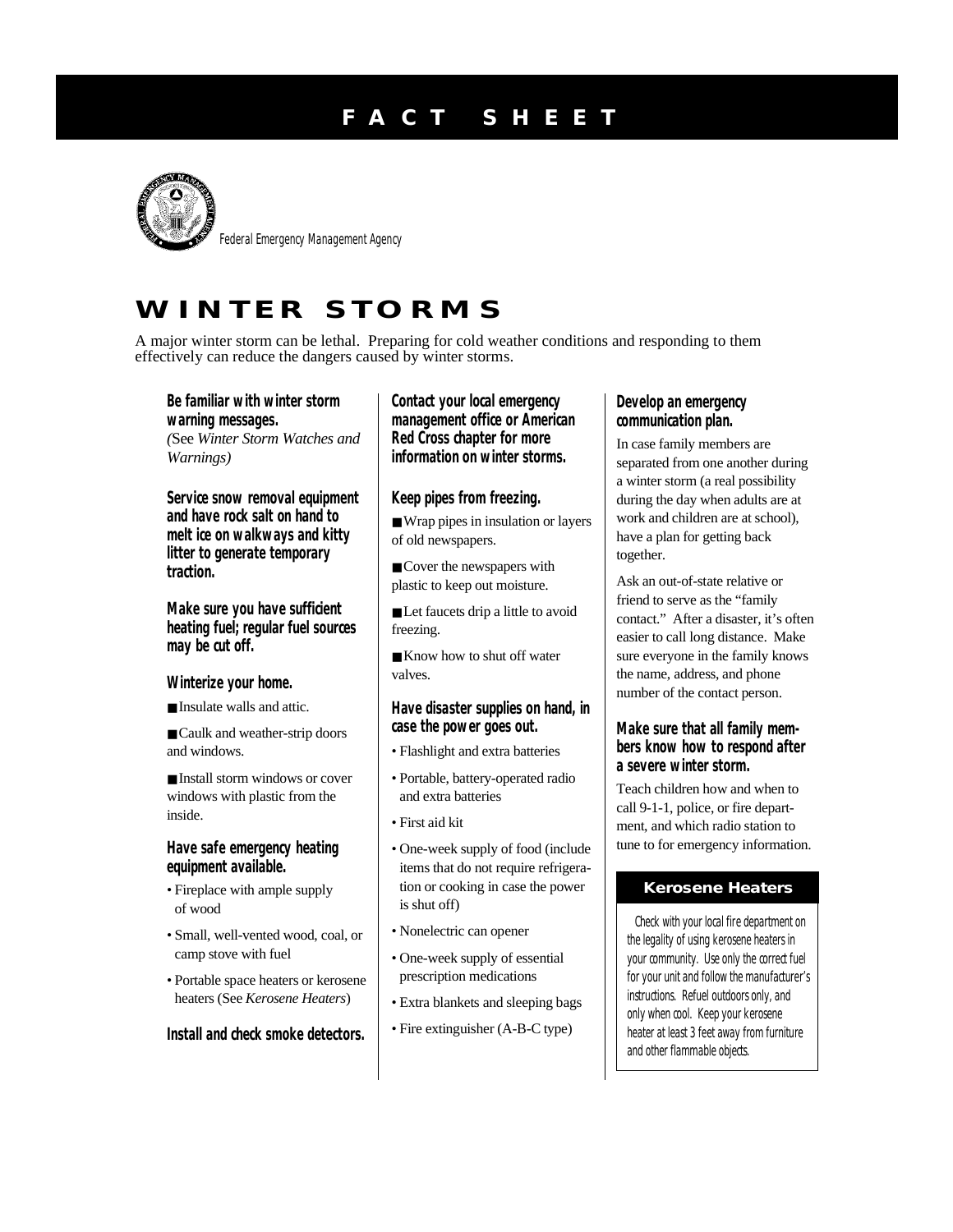### **FRINDOORS** Avoid overexertion. **IF INDOORS IF INDOORS Stay indoors and dress warmly.**

**Conserve fuel.** Lower the thermostat to 65 degrees during the day and 55 degrees at night. Close off unused rooms.

**If the pipes freeze, remove any insulation or layers of newspapers and wrap pipes in rags.** Completely open all faucets and pour hot water over the pipes, starting where they were most exposed to the cold (or where the cold was most likely to penetrate).

**Listen to the radio or television to get the latest storm information.**

## **IF OUTDOORS**

**Dress warmly.**

Wear loose-fitting, layered, lightweight clothing. Layers can be removed to prevent perspiration and chill. Outer garments should be tightly woven and water repellent. Mittens are warmer than gloves because fingers generate warmth when they touch each other.

**Stretch before you go out.** If you go out to shovel snow, do a few stretching exercises to warm up your body. Also, take frequent breaks.

**Cover your mouth.** Protect your lungs from extremely cold air by covering your mouth when outdoors. Try not to speak unless absolutely necessary.

### **Avoid overexertion.**

Cold weather puts an added strain on the heart. Unaccustomed exercise such as shoveling snow or pushing a car can bring on a heart attack or make other medical conditions worse. Be aware of symptoms of dehydration.

**Watch for signs of frostbite and hypothermia.**

## **Keep dry.**

Change wet clothing frequently to prevent a loss of body heat. Wet clothing loses all of its insulating value and transmits heat rapidly.

**Remember to help your neighbors who may require special assistance — infants, elderly people, and people with disabilities.**

## **Mitigation**

Mitigation includes any activities that prevent an emergency, reduce the chance of an emergency happening, or lessen the damaging effects of unavoidable emergencies. Investing in preventive mitigation steps now such as purchasing a flood insurance policy and installing storm windows will help reduce the impact of winter storms in the future. For more information on mitigation, contact your local emergency management office.

## **Wind Chill**

"Wind chill" is a calculation of how cold it feels outside when the effects of temperature and wind speed are combined. A strong wind combined with a temperature of just below freezing can have the same effect as a still air temperature about 35 degrees colder.

Frostbite is a severe reaction to cold exposure that can permanently damage its victims. A loss of feeling and a white or pale appearance in fingers, toes, or nose and ear lobes are symptoms of frostbite.

Hypothermia is a condition brought on when the body temperature drops to less than 55 degrees Fahrenheit. Symptoms of hypothermia include uncontrollable shivering, slow speech, memory lapses, frequent stumbling, drowsiness, and exhaustion.

If frostbite or hypothermia is suspected, begin warming the person slowly and seek immediate medical assistance. Warm the person's trunk first. Use your own body heat to help. Arms and legs should be warmed last because stimulation of the limbs can drive cold blood toward the heart and lead to heart failure. Put person in dry clothing and wrap their entire body in a blanket.

Never give a frostbite or hypothermia victim something with caffeine in it (like coffee or tea) or alcohol. Caffeine, a stimulant, can cause the heart to beat faster and hasten the effects the cold has on the body. Alcohol, a depressant, can slow the heart and also hasten the ill effects of cold body temperatures.

### **Winter Storm Watches and Warnings**

A *winter storm watch* indicates that severe winter weather may affect your area. A *winter storm warning* indicates that severe winter weather conditions are definitely on the way.

A *blizzard warning* means that large amounts of falling or blowing snow and sustained winds of at least 35 miles per hour are expected for several hours.

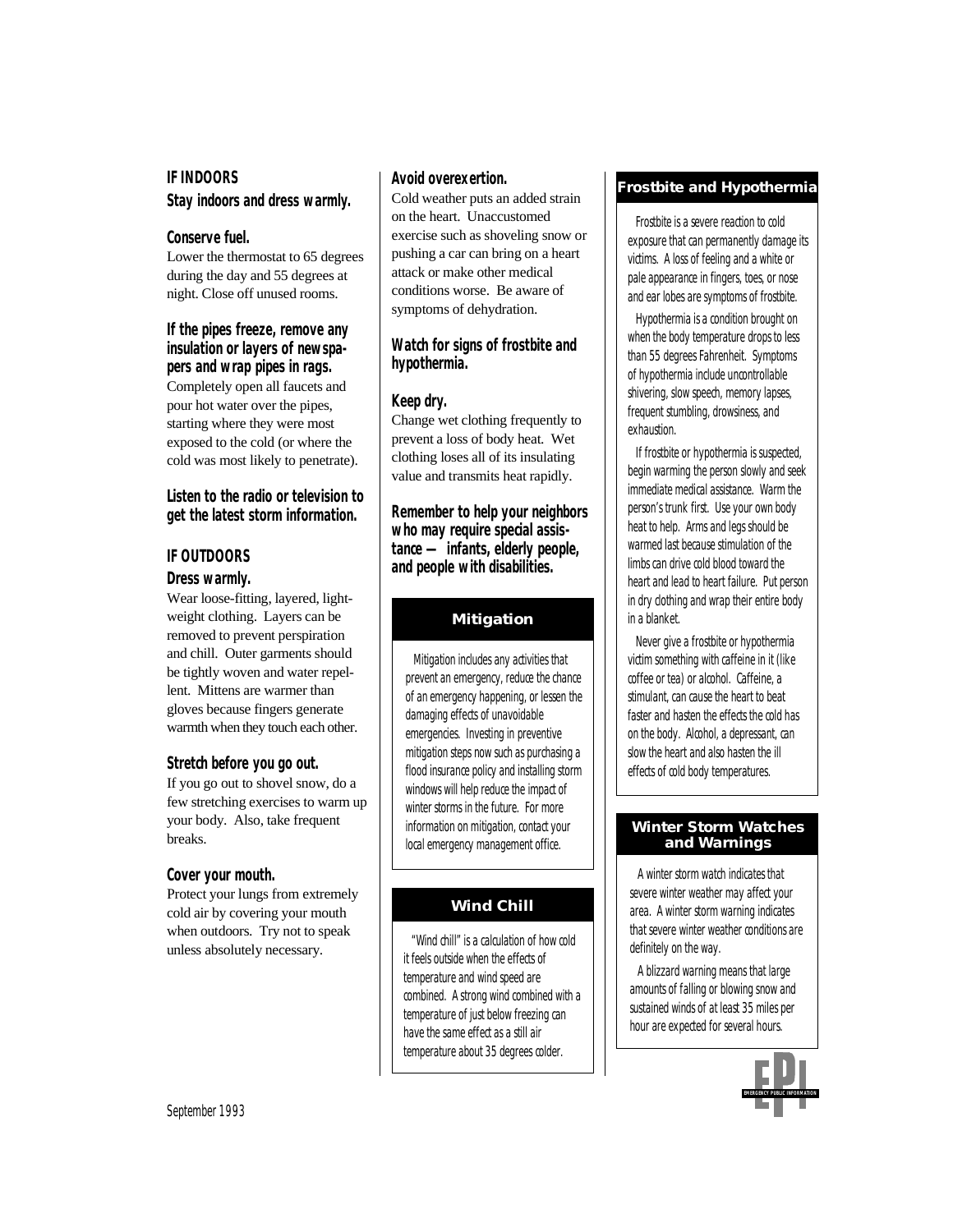# **W I N T E R S T O R M S**

### **EMERGENCY INFORMATION**

**1.** A major winter storm can last for several days and be accompanied by high winds, freezing rain or sleet, heavy snowfall, and extremely cold temperatures. People can become stranded on the road or trapped at home, without utilities or other services. *The best protection against severe winter weather is to stay inside and to dress warmly by wearing loose-fitting, layered, lightweight clothing.*

**2.** A serious danger during a winter storm is *hypothermia*—a condition brought on when the body temperature drops because of prolonged exposure to extreme cold. Hypothermia is not always fatal, but for those who survive there are likely to be lasting kidney, liver, and pancreatic problems.

**3.** Heavy snowfall and blizzards can trap motorists in their cars. Attempting to walk for help in a blizzard can be a deadly decision. Disorientation and confusion come very quickly in blowing snow. People trapped in a car during a blizzard do best to stay in the car and wait for help.



Almost the entire United States except Hawaii and the territories are at some risk from winter storms. The level of risk depends on the severity of local winter weather. Winter storms known as "northeasters" cause extensive coastal flooding, erosion, and property loss in the northeastern and middle Atlantic states.

### **WHAT IS A WINTER STORM?**

*A winter storm can range from moderate snow over a few hours to blizzard conditions with blinding wind-driven snow that last several days. Some winter storms may be large enough to affect several states while others may affect only a single community. All winter storms are accompanied by low temperatures and blowing snow, which can severely reduce visibility. A severe winter storm is one that drops 4 or more inches of snow during a 12 hour period, or 6 or more inches during a 24-hour span. An ice storm occurs when freezing rain falls from clouds and freezes immediately on impact. All winter storms make driving and walking extremely hazardous. The aftermath of a winter storm can impact a community or region for days, weeks, and even months. Storm effects such as extreme cold, flooding, and snow accumulation can cause hazardous conditions and hidden problems for people in the affected area.*